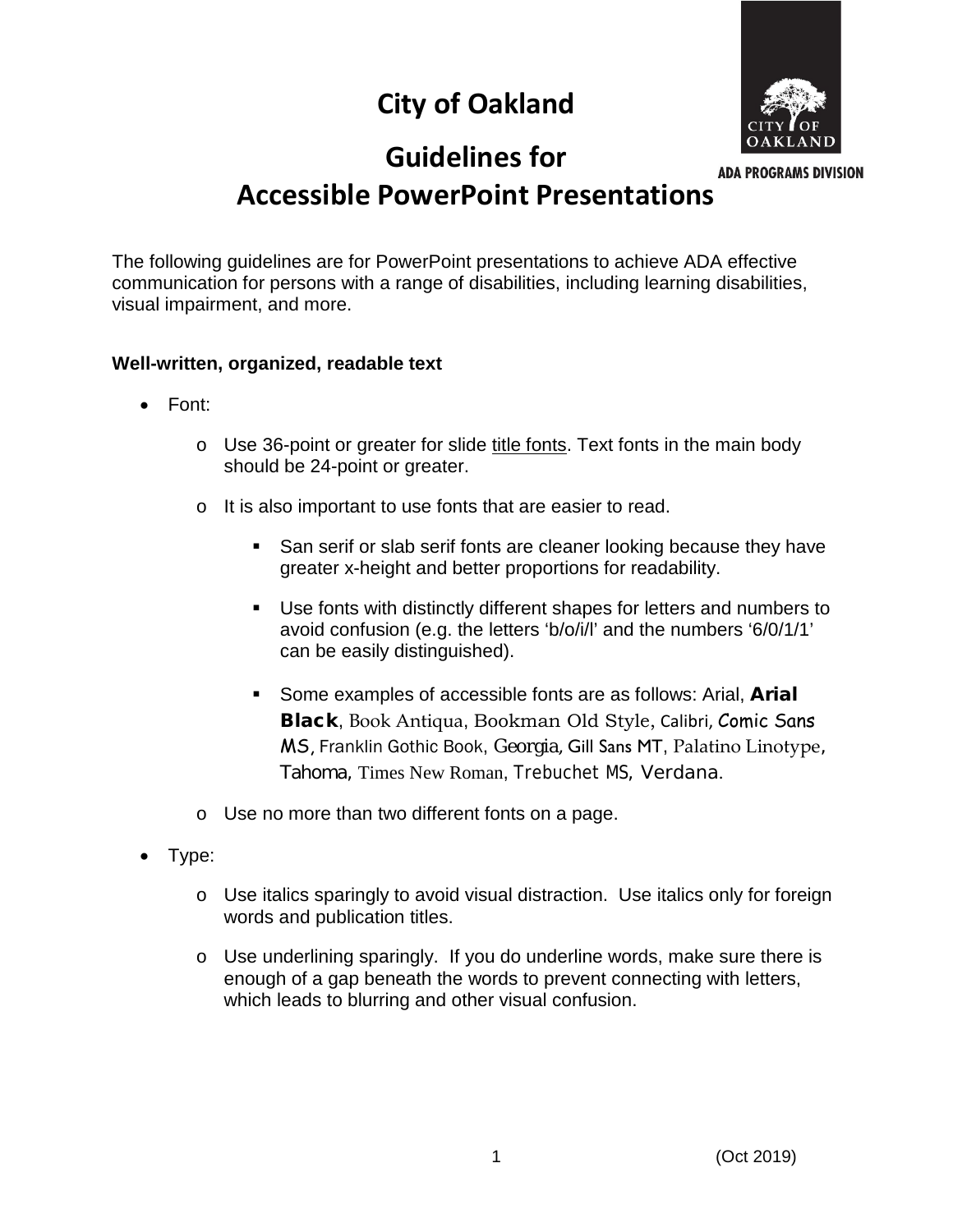- Alignment and spacing:
	- o In the U.S., left-aligned type is easiest for people read. Thus, flush left / rag right is preferred over right-aligned, centered, or justified text.
	- o Left-aligned is also preferred over justified text because of the consistent letter and word spacing versus irregular spacing when text is justified.
- Page layout
	- o Minimize visual clutter and maximize white space to make information easier to find.
		- Place no more than six lines of text per slide.
		- **Avoid photos and graphics behind text.**
		- Use a standard line length between 40 to 60 characters per line.
- Language:
	- $\circ$  Use a 6<sup>th</sup> grade level (e.g. persons who use American Sign Language may not be fluent in written or spoken English). Also, the Plain Writing Act of 2010 requires that government agencies use clear government communication that the public can understand and use.

#### **Color contrast**

- Ensure at least a 70% difference in color value between text or graphic in foreground and background tone.
- Pair complementary colors to achieve optimum contrast (e.g. opposites on the color wheel).
- Use a color contrast checker such as one provided by WebAIM.

#### **Photos / Graphics / Illustrations**

- Select images with a wide range of gray scale variation (e.g. avoid monochromatic photographs).
- Use line drawings and floor plans with only necessary detail rather than complex drawings and plans with a great deal of information.
- For captions, use a minimum 20-point font size with large x-height, and place it adjacent to the image.
- For digital accessibility, remember to use alternative text so screen reader software, such as JAWS, will be able to read the image for a person who has low vision or is blind.